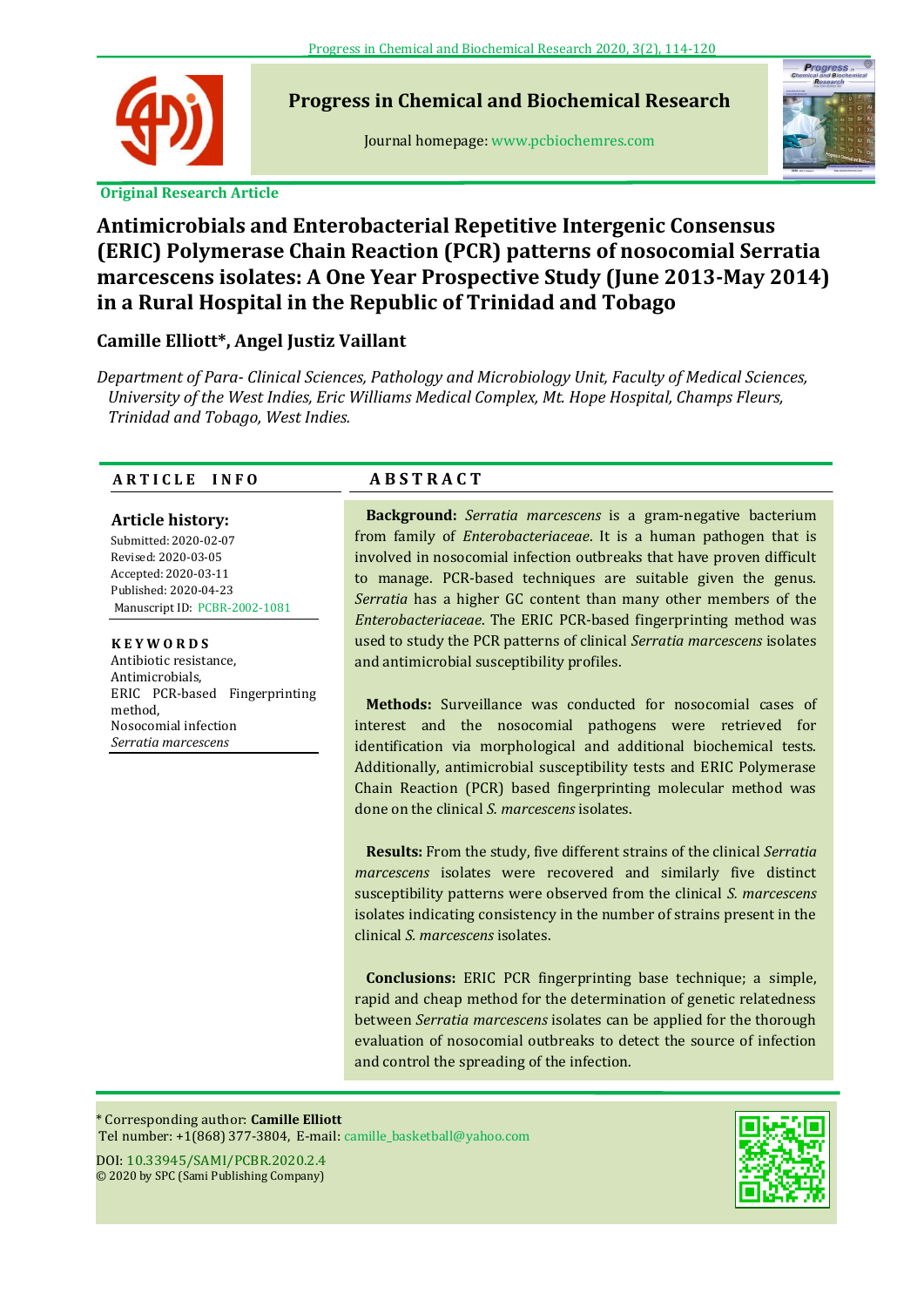#### **INTRODUCTION**

*Serratia marcescens*, is a gram-negative bacillus facultative anaerobic rod belonging to the family *Enterobacteriaceae.* The bacterium may colonize the nasopharynx and the gut and occasionally causes invasive infections such as bloodstream infection, pneumonia and meningitis; and non-invasive infections including urinary sepsis and conjunctivitis in neonates [1]. It is a well-recognized nosocomial pathogen, a frequent agent of catheterizationassociated bacteriuria [2]. There have been often reports of *S. marcescens* outbreaks in intensive care and neonatal care units[3–6]. It is being transmitted predominantly through patient to patient contact [6].

Outbreaks of infection caused by *S. marcescens* have been reported quite frequently [3,7–9]. Hence, it is imperative that clinicians differentiate between individual isolates to identify potential sources of contamination. *S. marcescens* was considered originally to be an innocuous, non-pathogen saprophytic water organism. Genotyping of this organism has been carried out using a variety of methodologies [10,11] but many of these approaches are impractical in clinical settings due to various technical demands and time constraints. A DNA fingerprinting strategy based on the PCR amplification of variable-length chromosomal sequences with a variety of primers was reported. One of these approaches, known as random-amplified polymorphic DNA assay, is based on the use of simple arbitrary primers in a PCR of low stringency to amplify segments of the genome and has been used successfully for the typing of several bacterial species[12]. As evidenced by the numerous reports in the literature, the popularity of PCR-based typing methods is rapidly increasing as the method of choice due to the speed at which results are obtained [13].

Traditional methods used for the typing of *S. marcescens* are often based on phenotypic characteristics. PCR have been used for typing *S. marcescens* and it was concluded that PCR finger printing base technique; a simple, rapid and cheap method for the determination of genetic relatedness between *Serratia marcescens* isolates, and it can be applied for the thorough evaluation of nosocomial outbreaks to detect the source of infection and control the spreading of the outbreak. It has shown a high degree of discriminatory potential and reproducibility[3,5,13]. The aim of this study was to use the ERIC based PCR fingerprinting technique to study clinical isolates of *S. marcescens* from hospitalized patients and to investigate antimicrobial susceptibility profiles.

#### **METHODS**

Clinical *S. marcescens* isolates were retrieved from surveillance over a one-year study period from June 2013 to May 2014 at a Regional Hospital in South West district of Trinidad and Tobago. The nosocomial pathogens of *S. marcescens* were isolated from nosocomial bloodstream infections that had occurred on the neonatal wards during the outbreak. Their susceptibilities to Amikacin (AK), Aztreonam (ATM), Ceftazidime (CAZ), Cefepime (FEP), Ciprofloxacin (CIP), Gentamycin (GM), Piperacillin/Tazobactam (TZP), Tetracycline (TE), Tobramycin (TOB), Amoxicillin/Clavulanic acid (AMC), Amoxillin (AML), Cefaclor (CEC) and Tigecycline (TGC) were determined by Antimicrobial disk diffusion method, according to the procedures suggested by the National Committee for Clinical Laboratory Standards.

#### **DNA extraction technique**

Total DNA isolation and agarose gel electrophoresis were carried out under standard conditions. Documentation of electrophoresed gels was performed using an ultra violet trans-illumination photo documentation system according to the manufacturer's guidelines. Reagents and primers were purchased from Integrated DNA Technologies, Coralville, IA, USA.

#### *ERIC PCR-based fingerprinting technique*

Amplification of DNA was performed in a PHC-3 thermal cycler, with temperature ramping as follows: 95°C for 5 minutes to denature template; four lowstringency cycles of 94°C for 1 minute, 26°C for 1 minute, and 72°C for 2 minutes; 40 cycles of 94°C for 30s, 40°C for 30s, and 72°C for 1 minute and finally, 72°C for 10 minutes -3' primers, according to the protocol originally described [13]. The reaction mixture (100-,lA volumes) contained 1 U of Taq polymerase, by polymerase chain reaction, using the ERIC1 (5'-TGAATCCCCAGGAGCTTACAT-3') and ERIC2 (5'- AAGTAAGTGACTGGGGTGAGCG-3') 10 mM Tris (pH 8.3), 50 mM KCl, 2.5mM MgCl2, 0.01% (wt/vol) gelatin, 250 puM (each) deoxynucleoside triphosphates, and 1 puM single primer. Negative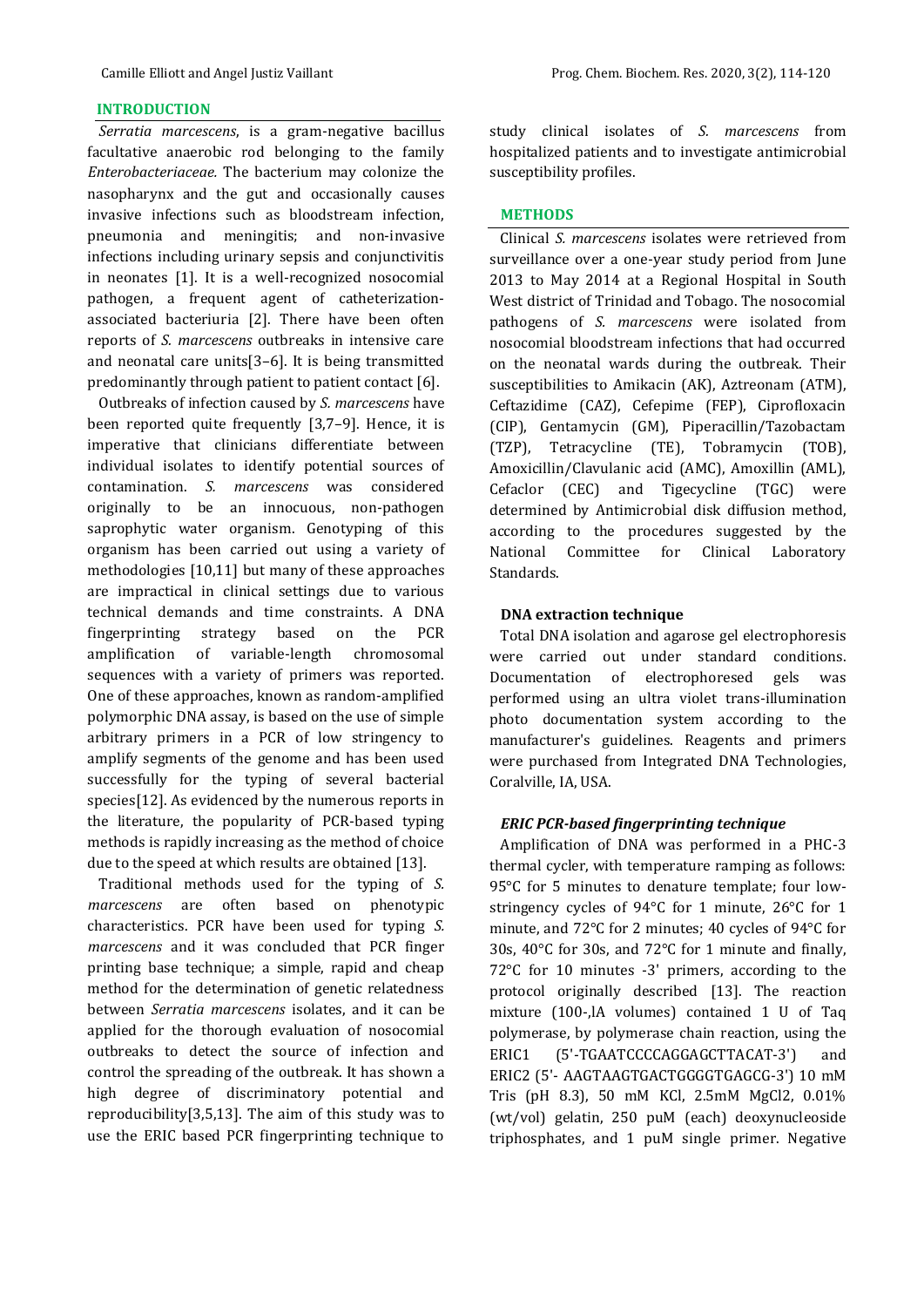controls were prepared, with no addition of template DNA. Amplification products (10pA) were separated by agarose gel electrophoresis in 1.6% agarose gels in Tris-borate-EDTA buffer containing ethidium bromide (1 pLg/ml), at 30 V for 6 h, and visualized by ultra violet trans-illumination and image was saved in a pen drive for further analysis.

All samples were prepared and examined on at least three separate occasions. The PCR patterns were identical based on similar numbers and matching positions of all major bands. Small differences in the intensities of faint bands were ignored. Reaction conditions and primers used were based on previous studies[13–15].

#### **Identification of bacterial isolates**

Additional biochemical tests were performed based on the morphology of the isolated bacteria to delineate the bacteria's identity. The following biochemical tests were used to confirm the identity of *S. marcescens*; motility test and facultative anaerobe test. Also *S. marcescens* were observed to produce red pigment (prodigiosin) and tested positive for glucose, sucrose, maltose and mannitol. This microorganism isolates tested negative in both the hydrogen sulphide test and methyl red test. However, the S. *marcescens* isolates puM single primer tested positive for Voges- Proskauer, citrate and catalase tests but it tested negative for oxidase and indole tests. S. marcescens isolates were observed to be positive for nitrate and lipase tests.

#### **Data analysis**

Descriptive statistics was employed to show the incidence of *S. marcescens* that was calculated by dividing the number of *S. marcescens* isolates from diseased patients by the total number of forty-five nosocomial blood isolates, and then the product was multiply by 100. Data collected from all nosocomial infections were entered in a Microsoft® Access 2010 data bank. Data on all infections and microbial isolates, for statistical analysis, IBM SPSS® Statistics (version 20) was used.

#### **Ethics**

Ethical approvals were granted from the members of the Ethic Committee of the Faculty of Medical Science and South West Regional Health Authority Ethic governing the San Fernando Regional Hospital in Trinidad and Tobago.

#### **RESULTS**

**Table 1** shows the susceptibility patterns of the outbreak at NICU. All strains of *Serratia marcescens*  were multi-resistant and showed different antimicrobial susceptibility patterns. One hundred (100) percent of the isolates were resistant to AML, AMC and CEC as determined by Antimicrobial disk diffusion method, according to the procedures suggested by the National Committee for Clinical Laboratory Standards. Over 90% of the isolates were sensitive to ATM, CAZ, CIP, TZP and TE.

Potential virulence factors involved in the pathogenicity of *S. marcescens* are; a nuclease, proteases, the haemolysin and lecitinase; all of which are made and secreted by this microorganism[2]. A 56-kDa serine protease from *S. marcescens* promote keratitis by cleaving IgG, IgA, and lysozyme[16]. The *S. marcescens* haemolysin proteins ShlB and ShlA, exhibit protein sequence homologues in *Haemophilus ducreyi, Proteus mirabilis, Yersinia enterocolytica, Yersinia pestis, Edwardsiella tarda, Xylella fastidiosa* and *Photorhabdus luminescens*. The family of *Serratia* type pore forming toxins has a unique secretory mechanism that has been described as type Vsecretion system. The haemolysin causes haemolysis of human and animal erythrocytes [17] and the release of the inflammatory mediators from leukocytes, such as histamine and leukotrienes, which participate in the inflammatory and immune response by increasing the vascular permeability, edema, and granulocyte accumulation contributing to the virulence of *Serratia marcescens*[18].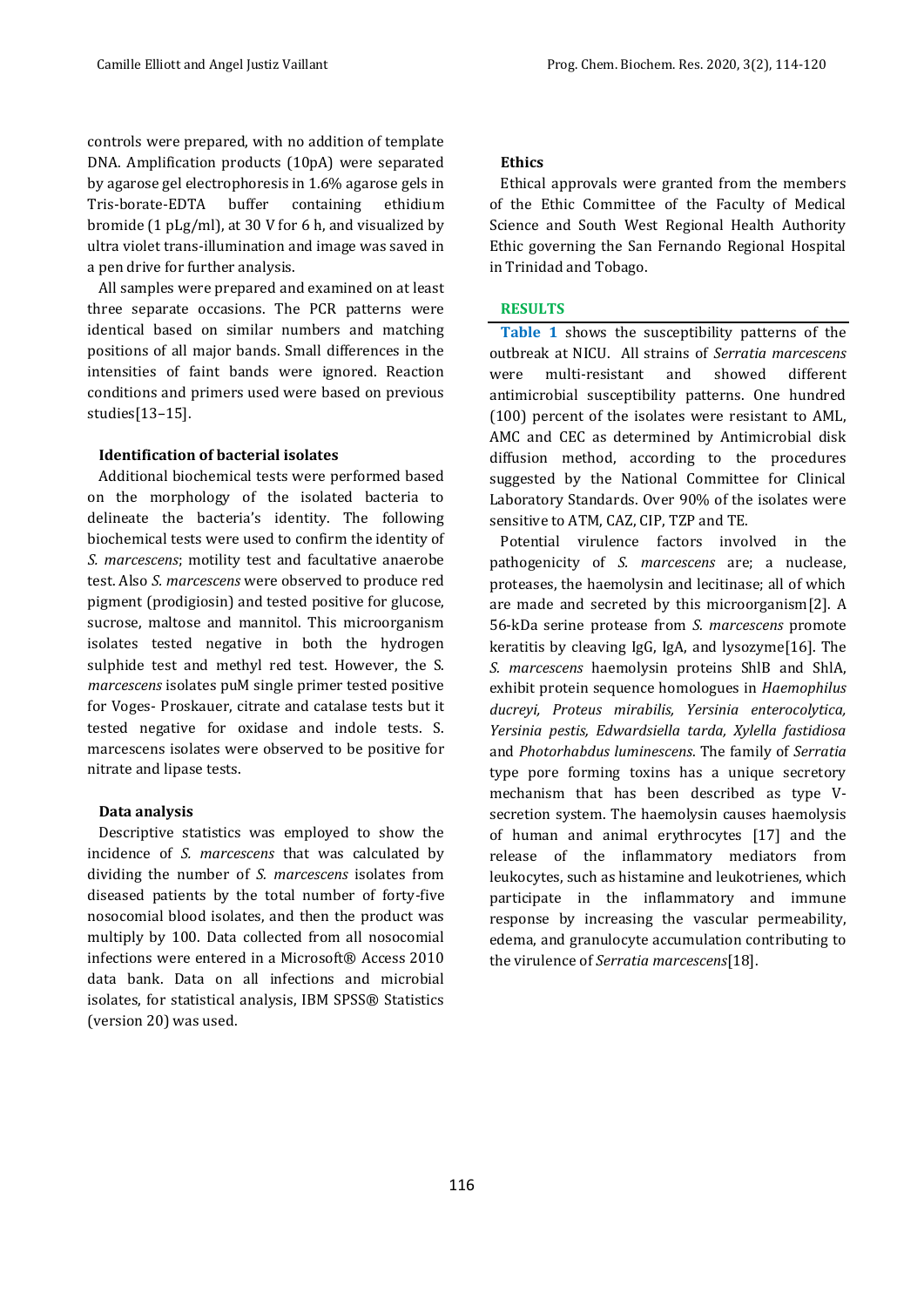| <b>Strains</b> | Age      | AK           | <b>FEP</b> | GM | <b>TOB</b> | CN | <b>TGC</b> | <b>Patterns</b> |
|----------------|----------|--------------|------------|----|------------|----|------------|-----------------|
|                | 28weeks  | R            | ົ          | R  | R          |    |            | III             |
|                | 44 weeks | S            | c<br>G.    | S  | C          | R  | R          |                 |
|                | 35 weeks | S            |            | S. | C          | R  | R          |                 |
|                | 28 weeks | S            | S          | S  | C.         | R  | R          |                 |
| C.             | 41 weeks | S            | R          | R  | R          | R  | R          | IV              |
| b              | 3 weeks  | R            | S          | R  | R          | C  | R          | H               |
|                | 8 days   | $\mathbb{R}$ |            | R  | R          |    | R          |                 |
| 8              | 35 weeks | R            | R          | S  | R          | R  |            | V               |
|                | 8 days   | R            | R          |    | R          | R  |            |                 |
| 10             | 28 weeks | R            | C          | R  | R          |    |            | Ш               |

**Table 1.** Antibiogram characteristics of outbreak- related isolates of *Serratia marcescens* in a neonatal intensive care unit (NICU) at Trinidad and Tobago, 2013 – 2014

#### *Serratia marcescens* **Isolates**

From **Fig.1** above: the two ends represent the 1 kilo base ladders. The lanes numbered one (1) to ten (10) represent the *Serratia marcescens* organisms in chronological order. Lanes 2, 3 and 4 represents band pattern 1. Lanes 6 and 7 represents band pattern 2. Lane 5 represents pattern 4. Lanes 1 and 10 represent band pattern 3. Lane 8 and 9 represents band pattern 5.

From the PCR typing technique and antimicrobial susceptibility profile testing, nosocomial patients were placed on treatment plans and were equally monitored to determine the outcome of their treatments, including the infection control measures instituted during their management.



**Fig. 1.** Showing PCR Band Patterns of

#### **DISCUSSION**

Forty-five nosocomial blood isolates were retrieved with *Serratia marcescens* (10) nosocomial pathogens being the most frequent and representing 22.2% (10/45). Other retrieved nosocomial pathogens included: *Klebsiella spp*, *methicillin resistant coagulase negative Staphylococcus*, *Escherichia* coli, *Streptococcus spp*, *Enterobacter spp*, *Acinetobacter spp*, *Pseudomonas aeruginosa*, *Staphylococcus spp*, *Epidermidis aerogenes* and *Enterococcus spp*. *Serratia marcescens* was commonly found in the bloodstream of hospitalized neonatals admitted at NICU. The ERIC1 and ERIC2 primers successfully typed all isolates examined via PCR- based molecular typing method. Five different patterns were observed for all clinical isolates.

The two ends were 1 kilo base ladder and within the ladders were ten *Serratia marcescens* isolates encoded 1 – 10; that were retrieved from the neonatal wards. The occurrence of this outbreak of *Serratia marcescens* was the result of the spread of five epidemic strains on the neonatal wards. No potential environmental sources of infections were identified, although it has been previously reported [5]. However, *S. marcescens* survives well in moist hospital environments. It was reported the use of pulsed-field gel electrophoresis, random amplification of polymorphic DNA-polymerase chain reaction and plasmid DNA typing to investigate an outbreak of infection in a NICU[19].

In the literature appears that the pulsed-field gel electrophoresis typing was used to analyze an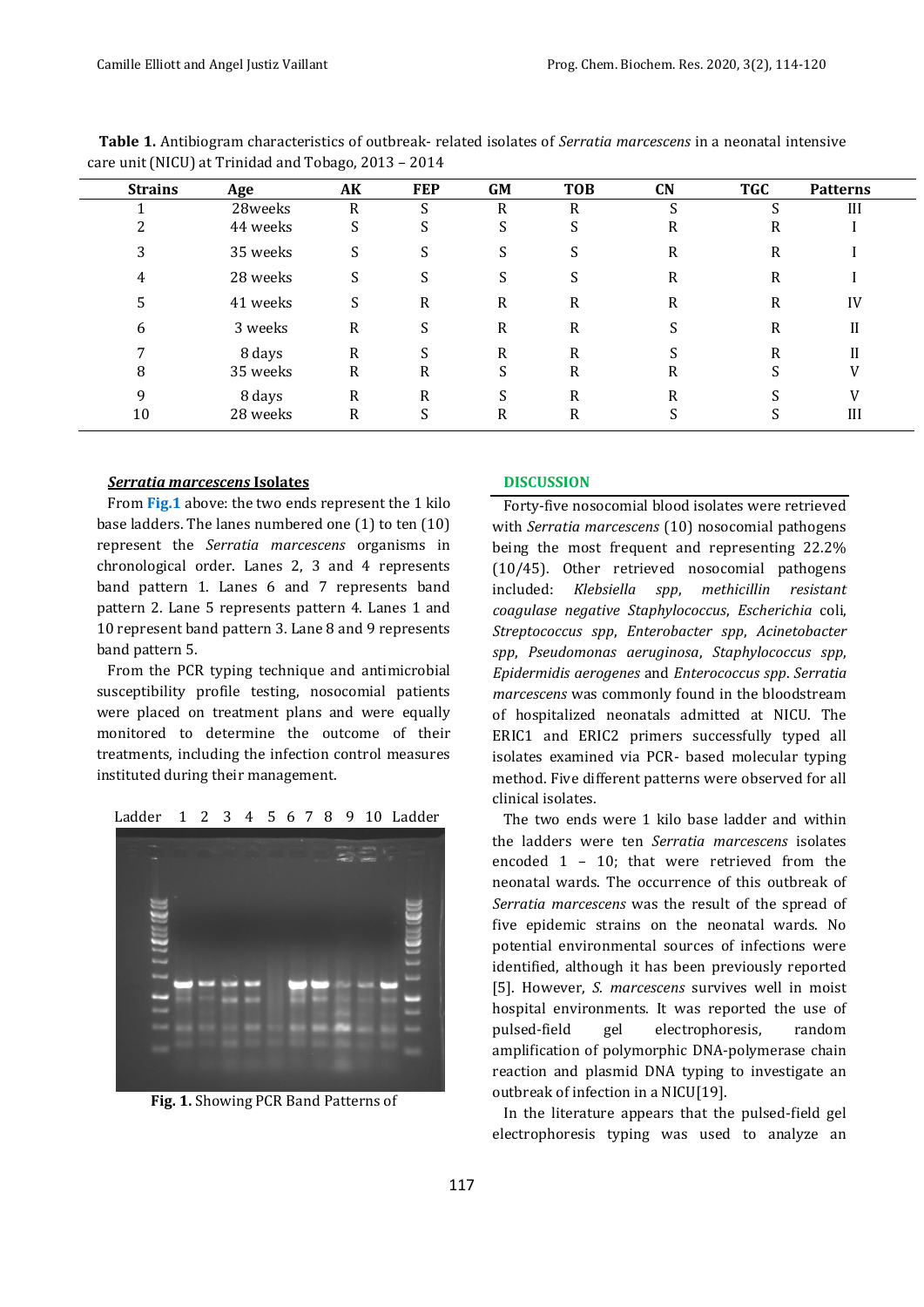outbreak of *S. marcescens* in a NICU. The authors concluded that cross-transmission via transient contamination of hands was the major route of transmission for the outbreak [20]. We believe that the *S. marcescens* outbreak in the NICU at a rural hospital in Trinidad and Tobago was due to a crosscontamination involving the hands of health care professional caring for very sick neonates. Several research groups reported that samples from environment and hands of health care workers were collected and cultured to reveal or identify the source of contamination with *Serratia marcescens* causing outbreaks. It was found breaks in aseptic technique, poor and decreased frequency of hand-washing among doctors caring for the patients. In addition, hand washing with a *Serratia marcescens*contaminated soap pump made the hands of health care workers more likely to be contaminated with the bacterium[20–23]. Genotyping of the *S. marcescens* isolates by pulse-field gel electrophoresis or PCR-based methods should be performed as a gold standard [24].

It was reported that the polymerase chain reaction (PCR)-based procedures of randomly amplified polymorphic DNA (RAPD) and repetitive element (RE)-based PCR were used to amplify total DNA from 62 clinical *Serratia marcescens* isolates. Using the ERIC, REP and PGRS primers, 19, 54 and 60 unique genotypic profiles were yielded, respectively[6]. These techniques are useful for discriminating strain differences among isolates of *S. marcescens* and the quantity of differentiation depends on the primer used. PCR-based procedures should prove useful for routine surveillance and for examining outbreaks of this bacterium in clinical settings[13].

In the susceptibility test results Amoxicillin (AML), Amoxicillin/Clavulanic acid (AMC), and Cefaclor (CEC), were found to be mostly resistant antibiotics to deal with *S*. *marcescens.* [Bollmann R](https://www.ncbi.nlm.nih.gov/pubmed/?term=Bollmann%20R%5BAuthor%5D&cauthor=true&cauthor_uid=2689347) et al, reported that multi-drug resistance, even to Cephalosporin's of

#### **REFERENCES**

- [1] V. Adamson, P. Mitt, H. Pisarev, T. Metsvaht, K. Telling, P. Naaber, M. Maimets, Prolonged outbreak of Serratia marcescens in Tartu University Hospital: a case–control study, BMC Infect. Dis. 12 (2012) 281.
- [2] R. Hertle, H. Schwarz, Serratia marcescens internalization and replication in human bladder epithelial cells, BMC Infect. Dis. 4 (2004) 16.

the third generation and Amikacin, was characteristically seen for all *S. marcescens* strains[25].

Nosocomial outbreaks of *Serratia marcescens* infections have been attributed to contaminated disinfectants, intravenous solutions, mechanical ventilators, nebulizers, arterial pressure monitors, urine-measuring containers, and other medical equipment. In this study, although there was no evidence about the mode of transmission of the outbreak, it can be suspected that the bacteria were transmitted via transient carriage on the hands of hospital personnel, which have been previously reported [26] or a bacterial contamination of stethoscopes handled by a health care professional.

#### **CONCLUSION**

It was concluded that ERIC PCR fingerprinting base technique; a simple, rapid and cheap method for the determination of genetic relatedness between *Serratia marcescens* isolates can be applied for the thorough evaluation of nosocomial outbreaks to detect the source of infection and control the spreading of the outbreak.

#### **ACKNOWLEDGEMENTS**

This study was self-sponsored. The researcher would like to thank Alexander Elliott for the financial support making this project a reality and God for His sustaining grace throughout the successful completion of this research.

#### **AUTHOR CONTRIBUTIONS**

CE made contributions to the study design, data acquisition, analysis and interpretation of data. She also drafted the manuscript. AJV took part in analysis of results and revision of the manuscript. All authors read and approved the final manuscript. All authors declare that they have no competing interests

- [3] B.E. Ostrowsky, C. Whitener, H.K. Bredenberg, L.A. Carson, S. Holt, L. Hutwagner, M.J. Arduino, W.R. Jarvis, Serratia marcescens bacteremia traced to an infused narcotic, N. Engl. J. Med. 346 (2002) 1529– 1537.
- [4] C. Montagnani, P. Cocchi, L. Lega, S. Campana, K.P. Biermann, C. Braggion, P. Pecile, E. Chiappini, M. De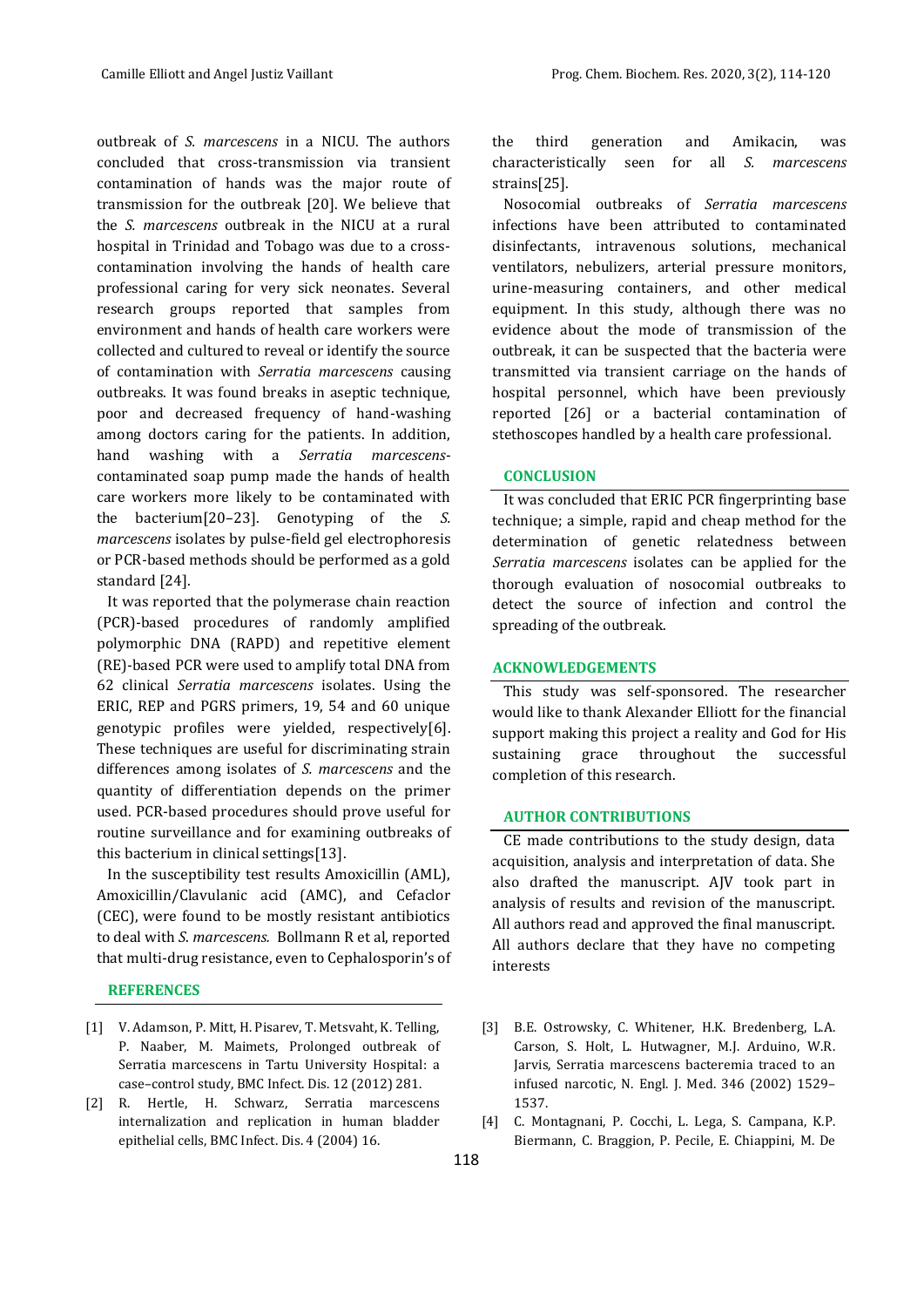Martino, L. Galli, Serratia marcescens outbreak in a neonatal intensive care unit: crucial role of implementing hand hygiene among external consultants, BMC Infect. Dis. 15 (2015) 11.

- [5] A. babaei, A. Taheri, Direct Electrochemistry and Electrocatalysis of Myoglobin Immobilized on a Novel Chitosan-Nickel Hydroxide Nanoparticles-Carbon Nanotubes Biocomposite Modified Glassy Carbon Electrode, Anal Bioanal Electrochem, 4(2012) 342 - 56.
- [6] A. Voelz, A. Müller, J. Gillen, C. Le, T. Dresbach, S. Engelhart, M. Exner, C.J. Bates, A. Simon, Outbreaks of Serratia marcescens in neonatal and pediatric intensive care units: clinical aspects, risk factors and management, Int. J. Hyg. Environ. Health. 213 (2010) 79–87.
- [7] V. Rabier, S. Bataillon, A. Jolivet‐Gougeon, J. Chapplain, A. Beuchée, P. Bétrémieux, Hand washing soap as a source of neonatal Serratia marcescens outbreak, Acta Paediatr. 97 (2008) 1381–1385.
- [8] S. Buffet-Bataillon, V. Rabier, P. Bétrémieux, A. Beuchée, M. Bauer, P. Pladys, E. Le Gall, M. Cormier, A. Jolivet-Gougeon, Outbreak of Serratia marcescens in a neonatal intensive care unit: contaminated unmedicated liquid soap and risk factors, J. Hosp. Infect. 72 (2009) 17–22.
- [9] P. Villari, M. Crispino, A. Salvadori, A. Scarcella, Molecular epidemiology of an outbreak of Serratia marcescens in a neonatal intensive care unit, Infect. Control Hosp. Epidemiol. 22 (2001) 630–634.
- [10] S. Gaisser, V. Braun, The tonB gene of Serratia marcescens: sequence, activity and partial complementation of Escherichia coli tonB mutants, Mol. Microbiol. 5 (1991) 2777–2787.
- [11] S.B. Debast, W.J.G. Melchers, A. Voss, J.A.A. Hoogkamp-Korstanje, J. Meis, Epidemiological survey of an outbreak of multiresistantSerratia marcescens by PCR-fingerprinting, Infection. 23 (1995) 267–271.
- [12] J. Welsh, M. McClelland, Fingerprinting genomes using PCR with arbitrary primers, Nucleic Acids Res. 18 (1990) 7213–7218.
- [13] P.Y. Liu, Y.-J. Lau, B. Hu, J.-M. Shir, M.-H. Cheung, Z.-Y. Shi, W.-S. Tsai, Use of PCR to study epidemiology of Serratia marcescens isolates in nosocomial infection., J. Clin. Microbiol. 32 (1994) 1935–1938.
- [14] T.G. Patton, S. Katz, R.J. Sobieski, S.S. Crupper, Genotyping of clinical Serratia marcescens isolates: a comparison of PCR-based methods, FEMS Microbiol. Lett. 194 (2001) 19–25.
- [15] R.G.C. Carvalho, I.C. do R.S. Carneiro, M.S. Pinheiro, S. da C. Pinheiro, P.S.R. Azevedo, S.D. dos Santos, A.R.F.

da Costa, F.L. de P. Ramos, K.V.B. Lima, Caracterização fenotípica e genotípica de Serratia marcescens provenientes de Unidade Neonatal de Referência em Belém, Pará, Brasil, Rev. Pan-Amazônica Saúde. 1 (2010) 101–106.

- [16] P.A. Parment, The role of Serratia marcescens in soft contact lens associated ocular infections: a review, Acta Ophthalmol. Scand. 75 (1997) 67–71.
- [17] R. Hertle, Serratia type pore forming toxins, Curr. Protein Pept. Sci. 1 (2000) 75–89.
- [18] R. Hertle, The family of Serratia type pore forming toxins, Curr. Protein Pept. Sci. 6 (2005) 313–325.
- [19] U. Arslan, I. Erayman, S. Kirdar, S. Yuksekkaya, O. Cimen, I. Tuncer, B. Bozdogan, Serratia marcescens sepsis outbreak in a neonatal intensive care unit, Pediatr. Int. 52 (2010) 208–212.
- [20] Z.-Y. Shi, P.Y. Liu, Y.-J. Lau, Y.-H. Lin, B.-S. Hu, Use of pulsed-field gel electrophoresis to investigate an outbreak of Serratia marcescens., J. Clin. Microbiol. 35 (1997) 325–327.
- [21] S. Ktari, F. Mahjoubi, B. Mnif, H. Kallel, M. Bouaziz, A. Hammami, Investigation of three nosocomial outbreaks of Serratia marcescens in an intensive care unit in Sfax-Tunisia, Tunis. Med. 88 (2010) 501–506.
- [22] m. Afrasiabi, Z. Rezayati-zad, s. Kianipour, A. babaei, A. Taheri, A Sensor for Determination of Tramadol in Pharmaceutical Preparations and Biological Fluids Based on Multi-Walled Carbon Nanotubes-Modified Glassy Carbon Electrode, JChemSocpak, 35(2013) 1106-12.
- [23] C. Sartor, V. Jacomo, C. Duvivier, H. Tissot-Dupont, R. Sambuc, M. Drancourt, Nosocomial Serratia marcescens infections associated with extrinsic contamination of a liquid nonmedicated soap, Infect. Control Hosp. Epidemiol. 21 (2000) 196–199.
- [24] G. Bayramoglu, K. Buruk, U. Dinc, M. Mutlu, G. Yilmaz, Y. Aslan, Investigation of an outbreak of Serratia marcescens in a neonatal intensive care unit, J. Microbiol. Immunol. Infect. 44 (2011) 111–115.
- [25] V. Milisavljevic, F. Wu, E. Larson, D. Rubenstein, B. Ross, L.M. Drusin, P. Della-Latta, L. Saiman, Molecular epidemiology of Serratia marcescens outbreaks in two neonatal intensive care units, Infect. Control Hosp. Epidemiol. 25 (2004) 719–722.
- [26] V. Crivaro, M. Bagattini, M.F. Salza, F. Raimondi, F. Rossano, M. Triassi, R. Zarrilli, Risk factors for extended-spectrum β-lactamase-producing Serratia marcescens and Klebsiella pneumoniae acquisition in a neonatal intensive care unit, J. Hosp. Infect. 67 (2007) 135–141.